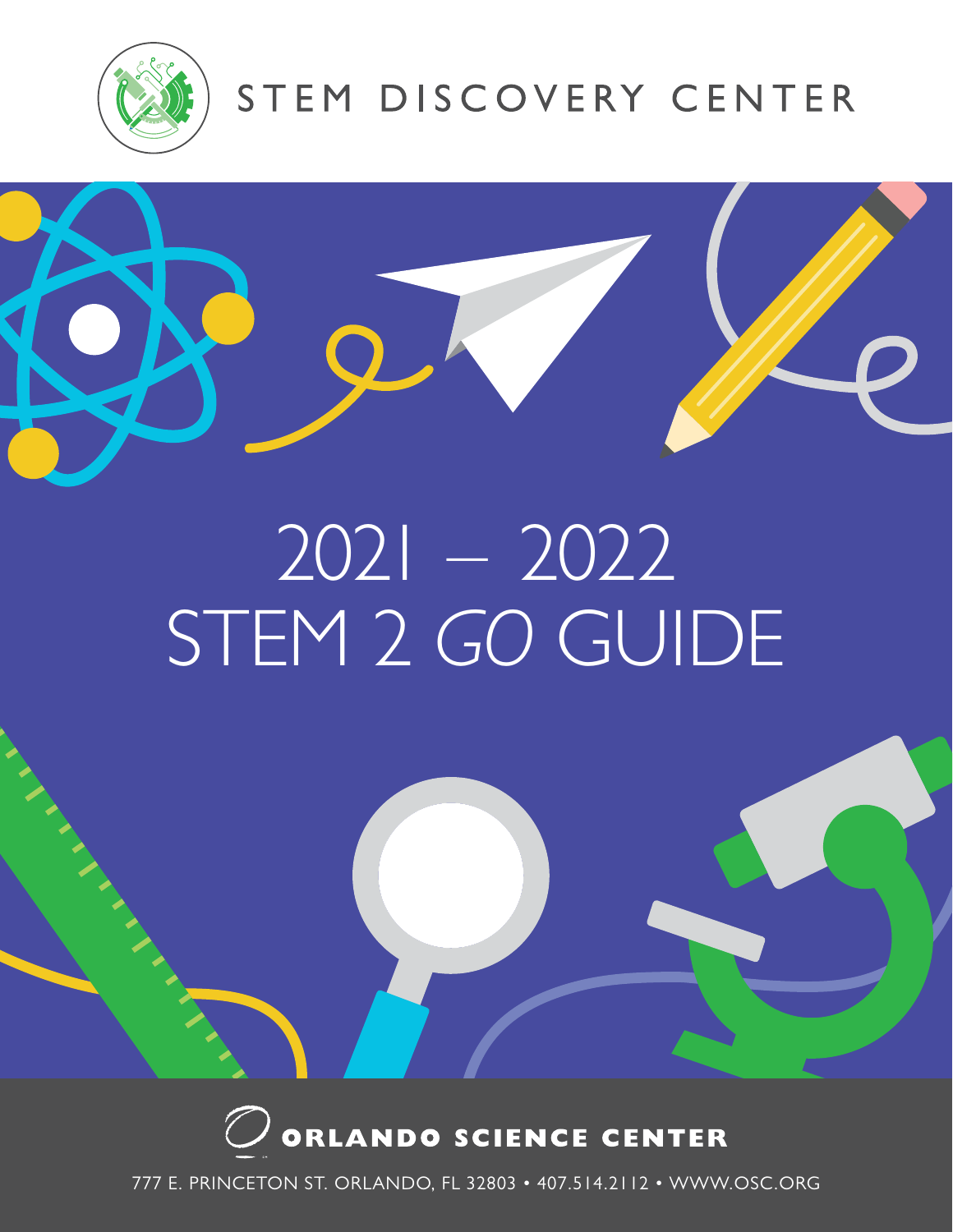## $\mathcal Q$  orlando science center STEM 2 *GO*

## **TABLE OF CONTENTS**

| STEM 2 Go Information & Pricing   |         |
|-----------------------------------|---------|
| STEM 2 Go Workshops               | $3 - 5$ |
| <b>Destination STEM Workshops</b> | 6       |
| <b>Family Science Night</b>       |         |
| Live Shows & Special Offerings    | 8       |
| Science Festival                  |         |

## **WE BRING THE SCIENCE CENTER TO YOU!**

STEM 2 *Go* offsite programs are interactive handson STEM activities, aligned with the Florida State Standards in each subject area.

An Orlando Science Center staff member leads all activities and brings age-appropriate materials and supplies.

## **HEALTH & SAFETY INFORMATION**

For the last 65 years Orlando Science Center has been dedicated to serving you and bringing science learning to our community, and that will continue. Science is the key to addressing some of our country's greatest challenges, whether it's Americans returning to space or combatting a global pandemic.

**To view the Health Information Flyer, please visit** *[osc.org/field-trips.](http://www.osc.org/field-trips)* **For additional information, please contact us at 407.514.2112 or email us at** *classes@osc.org***.**

national origin including limited English proficiency, in programs or activities receiving Federal financial assistance. The Orlando Science Center is a private, non-profit educational facility. ©2021 Orlando Science Cente *Orlando Science Center is supported by United Arts of Central Florida, funded in part by Orange County Government through the Arts & Cultural Affairs Program, and sponsored in part by the State of Florida,*  Department of State, Division of Arts and Culture, the City of Orlando, and the Florida Council on Arts and Culture. Title VI of the Civil Rights Act of 1964 prohibits discrimination based on disability, race, color, or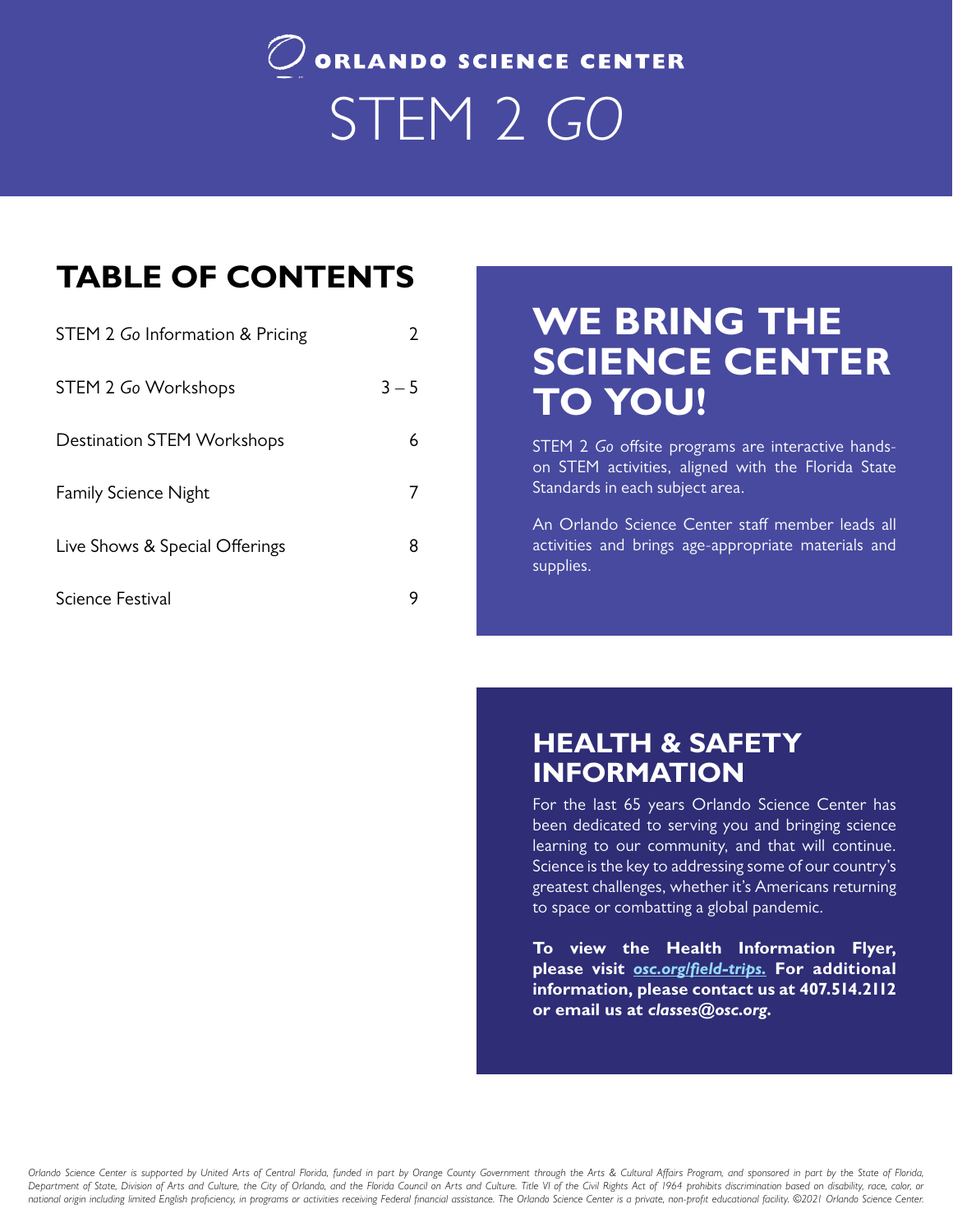## $\overline{Q}$  orlando science center STEM 2 *GO*

## RESERVATION INFO & PRICING

## **TO MAKE A RESERVATION**

Please fill out a reservation request form online at *[osc.org/stem2go](https://www.osc.org/learn/education/stem2go/)* and fax to 407.514.2067 or email to classes@osc.org. If you have any questions about the reservations process, a Reservations Team member will be happy to assist you at 407.514.2112.

**IMPORTANT:** *The reservation request form does not guarantee a reservation. A reservation has not been made until you speak with a Reservations Team member and receive a confirmation letter.*

#### **CHANGES TO YOUR RESERVATION**

- •If you need to change the date of your STEM 2 Go program, all changes must be made two weeks prior to the scheduled date of your trip.
- •Changes requested within the two week window might not be accommodated.

#### **PAYMENTS**

- •Payments can be made with check, credit card or purchase order made payable to Orlando Science Center.
- •Balance must be completed as one payment.

#### **DEPOSIT POLICY**

- •A 20% non-refundable deposit (or \$50, whichever is greater) is required to book a STEM 2 Go program.
- •The deposit must be received by Orlando Science Center's reservation department within two weeks of booking your reservation.
- •If your deposit is not received at this time, your reservation is subject to cancellation.
- •If you are booking a trip within two weeks, the entire amount is due at time of booking.

#### **REFUND & CANCELLATION POLICY**

- •All cancellations made two weeks or more from scheduled field trip date will receive a refund of collected monies minus the non-refundable deposit amount.
- •No-shows and cancellations made less than two weeks prior to the field trip date will forfeit their refund.

All STEM 2 *G*o programs are subject to a mileage fee of \$1.50 per mile, round-trip.

## **PRICING** 2021 – 2022

### **STEM 2** *Go* **Workshops**

| One 60-Minute, Hands-on Lab\$400                                   |  |
|--------------------------------------------------------------------|--|
|                                                                    |  |
| *To be eligible for this pricing, workshops must be the same topic |  |
| and held consecutively on the same day. Additional workshops that  |  |
| require additional OSC staff will be charged the \$400 rate.       |  |

## **Destination STEM Workshops**

| 90-Minute, Hands-on Lab\$450 |  |
|------------------------------|--|
|                              |  |

### **Family Science Night**

| Virtual Family Science Night\$300 |  |
|-----------------------------------|--|
|                                   |  |
|                                   |  |

## **Enhance Your Program**

| Family Science Night & Workshops only |  |
|---------------------------------------|--|
| Add KaBOOM! Live Show\$150            |  |
|                                       |  |
|                                       |  |

## **KaBOOM!**

| 30-Minute Live Show\$215            |  |
|-------------------------------------|--|
|                                     |  |
| Each additional show (up to 5)\$100 |  |

## **Mobile Planetarium**

| Two 30-Minute Presentations\$350                        |  |
|---------------------------------------------------------|--|
| Additional session (up to 4)\$100                       |  |
| 60-Minute Event Booking\$300                            |  |
| Each additional hour (up to 3)\$150                     |  |
| *Face coverings required inside the Mobile Planetarium. |  |

## **Drone Zone**

| Two 30-Minute Interactive Experiences\$350 |  |
|--------------------------------------------|--|
| Additional session (up to 4)\$100          |  |
| 60-Minute Event Booking\$300               |  |
| Each additional hour (up to 3)\$150        |  |

## **Science Festival**

| Small School Package\$1,550 |  |
|-----------------------------|--|
| Large School Package\$1,900 |  |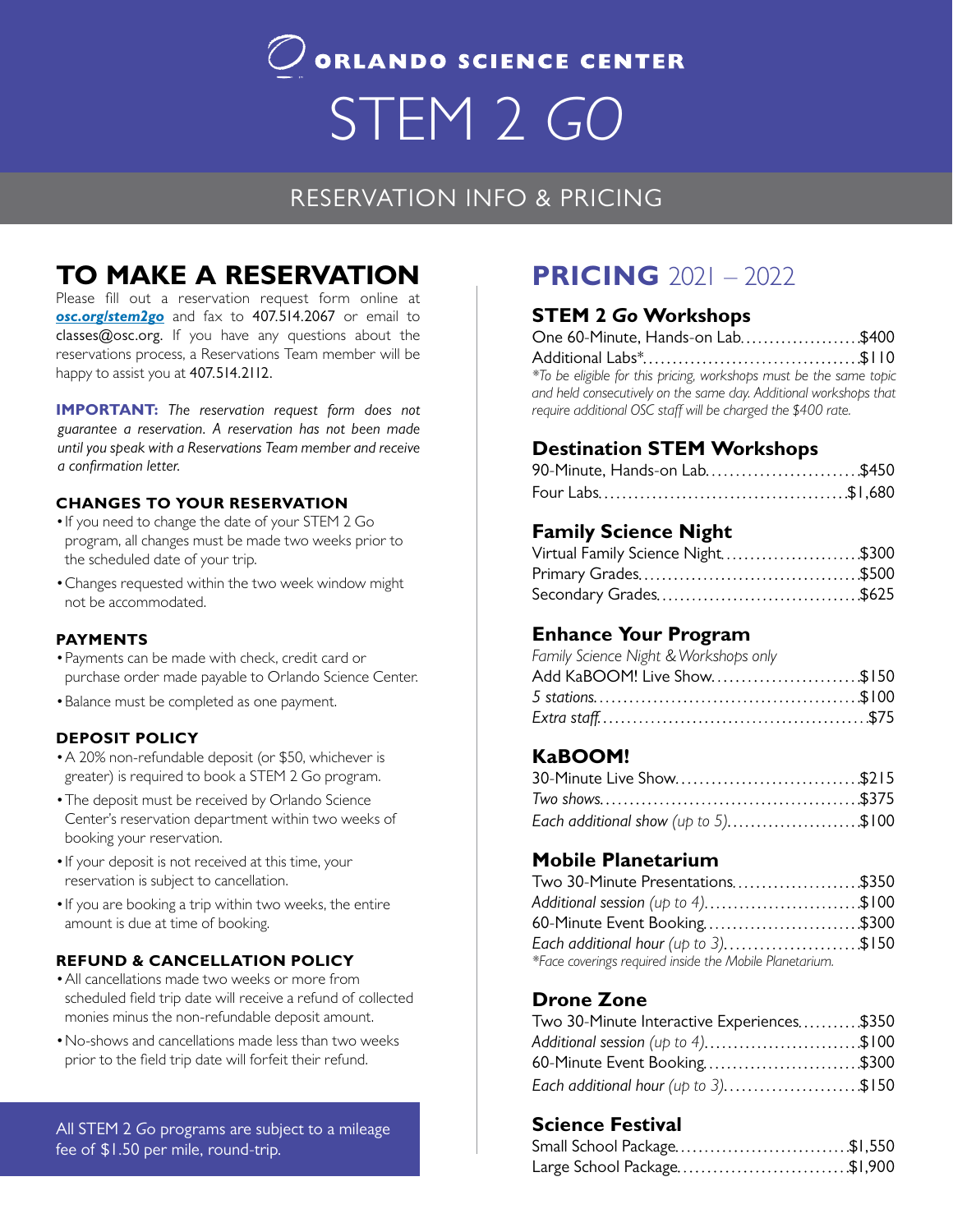## $\hat{J}$  orlando science center STEM 2 *GO*

## **WORKSHOPS**

*Experiment, investigate & explore STEM topics in depth in a Workshop of your choice.* Workshops are led by Orlando Science Center Educators. All workshops have been carefully designed to meet all applicable Florida State Standards.

The experience offers students an opportunity to implement skills being taught in the classroom through inquiry based hands-on 60-minute workshop. There is a maximum of 30 students per Workshop, so your group will be divided accordingly.

Please contact Reservations for further details at 407.514.2112 or *classes@osc.org*.

## **PRE-K / VPK**

#### **Moving Machines**

Children will investigate the six different types of simple machines that make work easier: lever, inclined plane, wheel and axle, screw, wedge, and pulley. They will also use teamwork to build a compound machine to meet a goal. Florida Early Learning and Development Standards for Four-Year-Olds: I.D.1; I.D.2; II.A.1; II.B.1; II.D.1; III.A.B.1; III.A.B.3; IV.A.1.A; IV.A.2.A; IV.C.1.C ; IV.C.2.A; IV.C.2.B; IV.F.3.A; V.A.A.3.B; V.A.A.3.C; V.A.B.1.A; V.A.B.1.B; V.A.C.2.A; V.A.C.2.B; V.A.E.1.A; V.A.E.1.B; V.B.A.1; V.B.A.2; V.C.C.1

### **Little Engineers: Can We Fix It? Yes We Can!**

Children will learn about Engineers and the Engineering Design Process through exploring the story 'Anything Is Possible' by Giulia Belloni and creating a solution to the storybook problem on their own in small teams.

Florida Early Learning and Development Standards for Four-Year-Olds: I.B.C.2, II.B.1, II.C.1, II.D.1, III.C.2, IV.A.1.A, VI.A.3, VI.C.1.A, VI.C.1.B

## **KINDERGARTEN**

### **Little Engineers: Can We Fix It? Yes We Can!**

Children will learn about Engineers and the Engineering Design Process through exploring the story 'Anything Is Possible' by Giulia Belloni and creating a solution to the storybook problem on their own in small teams.

SC.K.N.1.1, SC.K2.CS-CP.1.1, SC.K2.CS-CP.1.2, SC.K2.CS-CP.1.3, SC.K2. CS-CC.1.3, SC.K2.CS-CC.1.4, MAFS.K.G.1.1, MAFS.K.G.1.2, MAFS.K.G.1.3, MAFS.K12.MP.1.1, MAFS.K.CC.3.6, LAFS.K.RI.1.2, LAFS.K.RI.1.1, LAFS.K.RI.1.3, LAFS.K.RI.3.7, LAFS.K.RI.4.10

### **Bee Robotics**

Children will be introduced to the basics of computer science and programming with our robot friend, Blue-Bot. They will explore how robots use algorithms as a series of steps to reach a goal.

```
SC.K2.CS-CS.2.2, SC.K2.CS-PC.1.1, SC.K2.CS-PC.2.2, SC.K2.CS-CP.1.3, 
SC.K2. CS-CP.2.1, SC.K2.CS-CP.2.3, SC.K.N.1.5, SC.K.P.12.1, MAFS.K.G.1.1, 
SC.K2.CS-CS.2.2, SC.K2.CS-CS.2.3, SC.K2.CS-PC.2.2, SC.K2.CS-CP.1.3, 
SC.K2.CS-CP.2.1, SC.K2.CSCP.2.3, SC.K2.CS-CP.2.2, SC.K2.CS-CS.4.2, 
MAFS.K.G.1.1, SC.K2.CS-CS.2.2, SC.K2. CS-CS.2.4, SC.K2.CS-CS.2.3, SC.K2.
CS-CP.1.3, SC.K2.CS-CP.2.2, SC.K2.CS-CS.2.5, MAFS.K.G.1.1, LAFS.K.RI.4.10, 
SC.K2.CS-CS.2.2, SC.K2.CS-CS.2.3, SC.K2.CS-CP.1.3, SC.K2.CS-CP.2.2, 
SC.K2.CS-CS.2.5, SC.K.N.1.5, MAFS.K.G.1.1, MAFS.K.CC.2.4, MAFS. K12.
MP<sub>11</sub>
```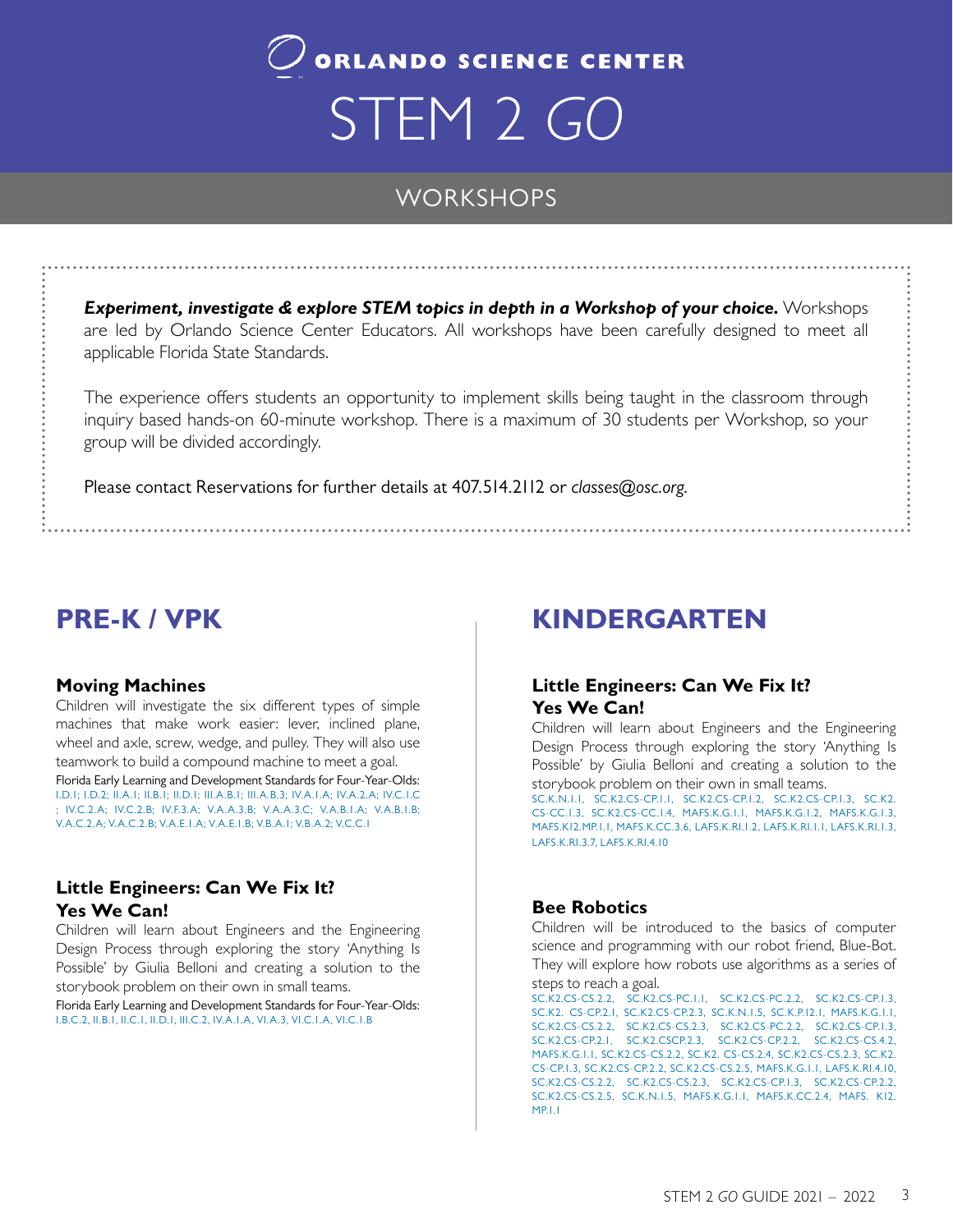## $\mathcal O$  orlando science center STEM 2 *GO*

## **WORKSHOPS**

## **GRADES 1 – 2 GRADES 3 – 5**

### **Forces of Nature**

Our planet Earth is constantly changing as a result of the many forces of nature. You will discover how the Sun affects these forces. Delve into a vicious volcano, explore erosion and engineer wind-powered objects.

SC.1.N.1.1; SC.1.N.1.3; SC.1.N.1.4; SC.2.N.1.1; SC.1.E.5.2; SC.1.E.5.4; SC.1.E.6.1; SC.1.E.6.3; SC.2.E.6.1; SC.2.E.7.4; SC.2.E.7.5; SC.2.P.8.2; SC.2.P.10.1; SC.2.P.13.3; LAFS.1.SL.1.1; LAFS.1.SL.1.2; LAFS.1.SL.1.3; LAFS.1.W.3.8; LAFS.2.SL.1.1; LAFS.2.SL.1.2; LAFS.2.SL.1.3; LAFS.2.W.3.8

#### **Superworm Science**

Dive into life science by investigating superworm behavior through a science experiment. Using the scientific method, collaborate to design and implement an experiment to determine which physical properties superworms prefer in their food.

SC.1.L.14.1; SC.1.L.16.1; SC.1.L.17.1; SC.1.N.1.1; SC.1.N.1.2; SC.1.N.1.3; SC.1.N.1.4; SC.2.L.16.1; SC.2.L.17.1; SC.2.L.17.2; SC.2.N.1.1; SC.2.N.1.2; SC.2.N.1.3; SC.2.N.1.4; MAFS.1.MD.3.4; LAFS.1.SL.1.1; LAFS.1.SL.1.3; LAFS.1.W.3.8; LAFS.2.SL.1.1; LAFS.2.SL.1.3; LAFS.2.W.3.8

#### **Bee Robotics**

Enter the world of computer science and programming using our robot friend Blue-Bot. Follow Blue-Bot as they explore the lives of honeybees and how they communicate with each other.

SC.1.N.1.1; SC.1.N.1.3; SC.1.N.1.4; SC.2.N.1.1; SC.2.N.1.2; SC.2.N.1.3; SC.2.N.1.4; SC.2.N.1.5; SC.2.N.1.6; SC.1.P.12.1; SC.1.P.13.1; SC.2.P.13.1; SC.2.P.13.2; SC.2.P.13.4; SC.2.P.8.1; LAFS.1.SL.1.1; LAFS.1.SL.1.2; LAFS.1.SL.1.3; LAFS.1.W.3.8; LAFS.2.SL.1.1; LAFS.2.SL.1.2; LAFS.2.SL.1.3; LAFS.2.W.3.8; MAFS.1.MD.1.A; MAFS.2.MD.1.1

### **Mighty Magnets**

How can an object be pushed or pulled using magnetism? Will the force of a magnetic field extend through non-magnetic materials? Can the strength of magnetic forces be increased and decreased? Find out in this discovery lab challenge as students explore force and motion with magnets!

SC.1.N.1.1; SC.1.N.1.3; SC.1.N.1.4; SC.2.N.1.1; SC.2.N.1.2; SC.2.N.1.3; SC.2.N.1.4; SC.2.N.1.5; SC.2.N.1.6; SC.1.P.12.1; SC.1.P.13.1; SC.2.P.13.1; SC.2.P.13.2; SC.2.P.13.4; SC.2.P.8.1; LAFS.1.SL.1.1; LAFS.1.SL.1.2; LAFS.1.SL.1.3; LAFS.1.W.3.8; LAFS.2.SL.1.1; LAFS.2.SL.1.2; LAFS.2.SL.1.3; LAFS.2.W.3.8; MAFS.1.MD.1.A; MAFS.2.MD.1.1

### **STEM-tastic**

Shipwreck! Embark on an Engineering Design Challenge journey through engineering! Solve real-world problems by creating structures with Civil Engineering and experience Electrical Engineering by designing circuits.

SC.3.N.1.1; SC.3.N.1.2; SC.3.N.1.3; SC.3.N.1.4; SC.3.N.1.5; SC.3.N.1.6; SC.4.N.1.1; SC.4.N.1.2; SC.4.N.1.5; SC.4.N.1.8; SC.5.P.11.1; SC.5.P.11.2; SC.5.N.1.3; MAFS.3.MD.2.4; MAFS.4.MD.1.1; LAFS.3.SL.1.1; LAFS.3.SL.1.3; LAFS.3.SL.2.6; LAFS.4.SL.1.1; LAFS.5.SL.1.1

### **Exploring Mars**

Become aerospace engineers as you design and create satellites that will orbit the planet Mars. Analyze simulated Mars soil samples as astrobiologists to determine which plants could grow on the Red Planet. Let's explore Mars together!

SC.3.E.5.2; SC.3.E.5.3; SC.4.E.5.4; SC.5.E.5.2; SC.5.E.5.3; SC.3.N.1.3; SC.3.N.1.4; SC.3.N.3.2; SC.4.N.1.5; SC.3.P.10.1; LAFS.3.SL.1.1; MAFS.K12.MP.1; MAFS.K12.MP.5; MAFS.3.MD.1.2; MAFS.5.MD.2.2

### **Vex Robotics: Detour Ahead**

ROADS CLOSED! How do we navigate our way through a new route? Students will learn the basics of programming and apply their knowledge of maps and measurement while they explore alternate paths with a VEX Robot. Is your team up to this robot challenge?

SC.3.N.1.3; SC.3.N.1.4; SC.3.N.1.5; SC.3.N.1.6; SC.4.N.1.5; SC.4.N.1.6; SC.5.N.1.3; SC.35.CS-CC.1.3; SC.35.CS-CC.1.4; SC.35.CS-CC.1.5; SC.35. CS-CS.1.2; SC.35.CS-CS.2.1; SC.35.CS-CS.2.4; SC.35.CS-CS.2.6; SC.35. CS-CS.2.7; SC.35.CS-CS.2.8; SC.35.CS-CS.2.9; SC.35.CS-CS.6.2; SC.35.CS-CS.6.3; SC.35.CS-CP.2.2; SC.35.CS-CP.2.3; SC.35.CS-CP.2.4; SC.35.CS-CP.2.5; MAFS.4.MD.3.5; MAFS.4.MD.3.6; LAFS.3.SL.1.1; LAFS.3.SL.1.3; LAFS.3.SL.2.6; LAFS.4.SL.1.1: LAFS.5.SL.1.1

#### **Roller Coaster Physics**

Demonstrate how the forces of inertia, gravity, and friction affect motion while building a roller coaster model. Trace the flow of energy as it converts from potential to kinetic along the track.

SC.3.P.10.2; SC.3.P.11.2; SC.3.E.5.5; SC.3.N.1.2; SC.3.N.1.3; SC.3.N.1.4; SC.3.N.1.5; SC.3.N.1.6; SC.3.N.3.2; SC.3.N.3.3; SC.4.P.10.1; SC.4.P.10.2; SC.4.P.12.2; SC.4.N.1.2; SC.4.N.1.5; SC.4.N.1.6; SC.4.N.1.8; SC.5.P.10.2; SC.5.P.13.1; SC.5.N.1.3; LAFS.3.SL.1.1; LAFS.3.SL.1.3; LAFS.3.SL.2.6; LAFS.4.SL.1.1; LAFS.5.SL.1.1; MAFS.3.MD.1; MAFS.4.MD.1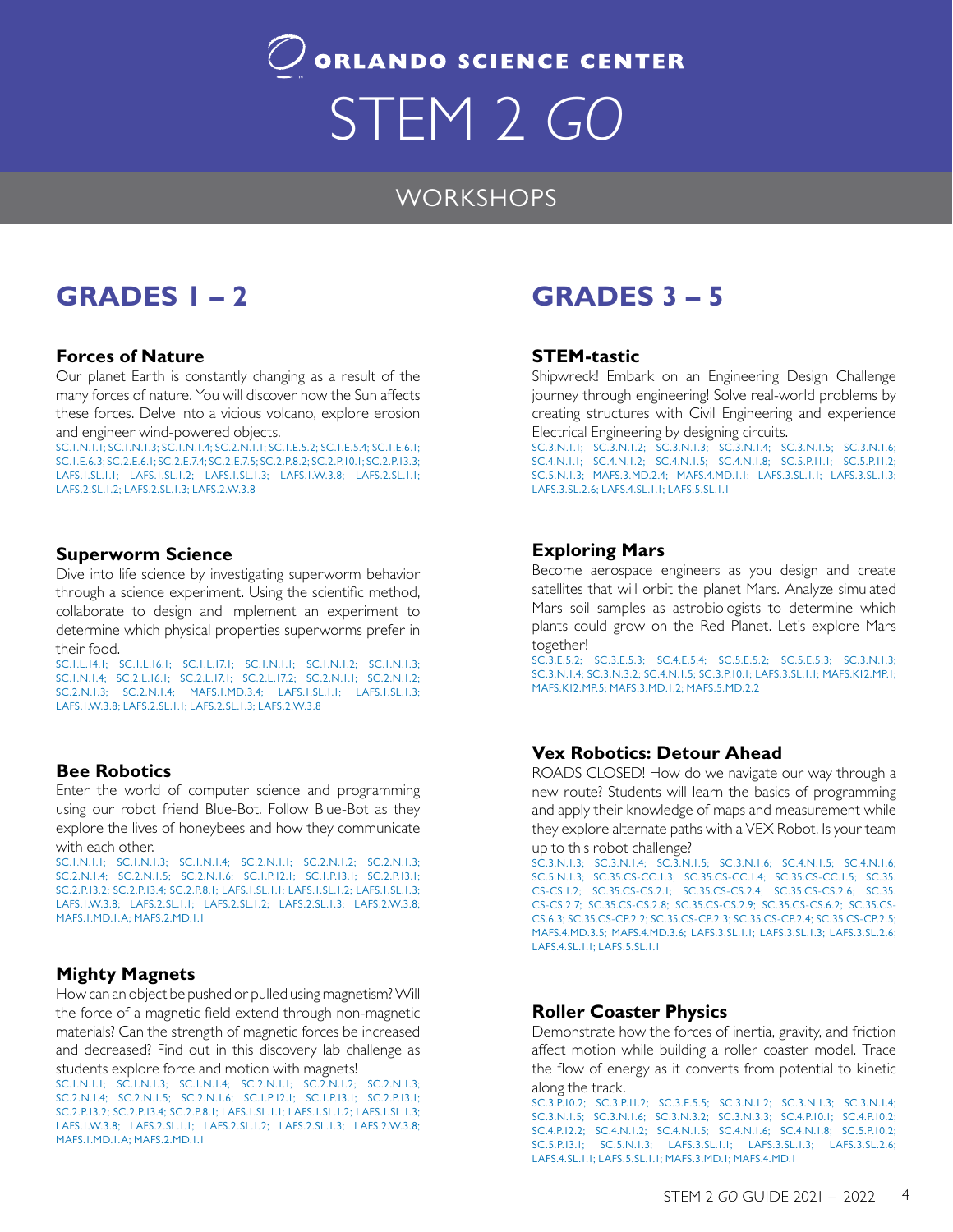## $\mathcal O$  orlando science center STEM 2 *GO*

## **WORKSHOPS**

## **GRADES 6 – 12**

## **OSCSI**

Become a crime scene investigator and decipher the evidence to discover the truth! Match ink samples with chromatography, identify mystery unknowns by their physical and chemical properties, learn blood-typing techniques, and create sketches of a suspect using facial composite computer software.

SC.6.N1.1; SC.6.N.1.4; SC.6.N.1.5; SC.7.N.1.1; SC.7.N.1.3; SC.7.N.1.5; SC.8.N.1.1; SC.8.N.1.3; SC.8.N.1.6; SC.8.N.4.1; SC.8.P.8.4; SC.8.P.8.8; LAFS.6.L.3.6; LAFS.6.RI.1.1; LAFS.6.RI.2.4; LAFS.6.RI.3.7; LAFS.6.W.1.1; LAFS.6.W.3.7; LAFS.6.SL.1.1; LAFS.6.SL.1.2; LAFS.7.L.3.6; LAFS.7.W.1.1; LAFS.7.W.3.7; LAFS.7.SL.1.1; LAFS.7.SL.1.2; LAFS.8.L.3.6; LAFS.8.SL.1.1; LAFS.8.W.1.1; LAFS.8.W.3.7; LAFS.68.RST.1.3; LAFS.68.RST.2.4; LAFS.68. WHST.1.1; LAFS.68.WHST.3.9; LPSS.68.LAW.02.01; LPSS.68.LAW.02.03; LPSS.68. LAW.02.05

### **Rise to the Challenge: Weather Balloon Engineering**

Become an aerospace engineer by experiencing the battle between gravity and buoyancy! By collecting data and calculating the opposing forces, teams create a balanced attachment that will suspend a model weather balloon in the atmosphere. Can your team rise to the challenge?

SC.6.N.1.1, SC.6.N.1.4, SC.6.P.13.1, SC.6.P.13.2, SC.6.P.13.3, SC.7.N.1.1, SC.8.N.1.1, SC.8.P.8.2, SC.8.P.8.4, SC.8.N.1.5, SC.8.N.3.1, SC.68.CS-CC.1.2, SC.912.E.7.8, SC.912.E.6.6, SC.912.P.12.4, SC.912.N.1.7, SC.912.N.4.1, MAFS.7.EE.1.1, MAFS.7.EE.2.4, MAFS.912.N-Q.1.3, LACC.6.SL.1.3, LACC.6.SL.2.4, LACC.8.SL.2.4, LACC.68.RST.1.3

## **Lasers Engage!** *(Grades 6 – 8)*

Design, create, and test a laser defense system to find a solution to a real-world problem. Students will work in teams to design a laser path within a budget. Science, Technology, Engineering, and Mathematics combine, changing the trajectory of students' futures to inspire interest in these fields!

MAFS.7.G.2.5; MAFS.8.G.1.1; LAFS.68.RST.1.3; LAFS.68.RST.1.1; LAFS.68.RST.2.4; LAFS.68.RST.3.9; LAFS.68.WHST.1.2; LAFS.68.WHST.3.7; SC.6.N.1.1; SC.7.N.1.1; SC.8.N.1.1; SC.8.N.1.6; SC.8.N.4.1; SC.7.P.10.2; SC.7.P.10.3

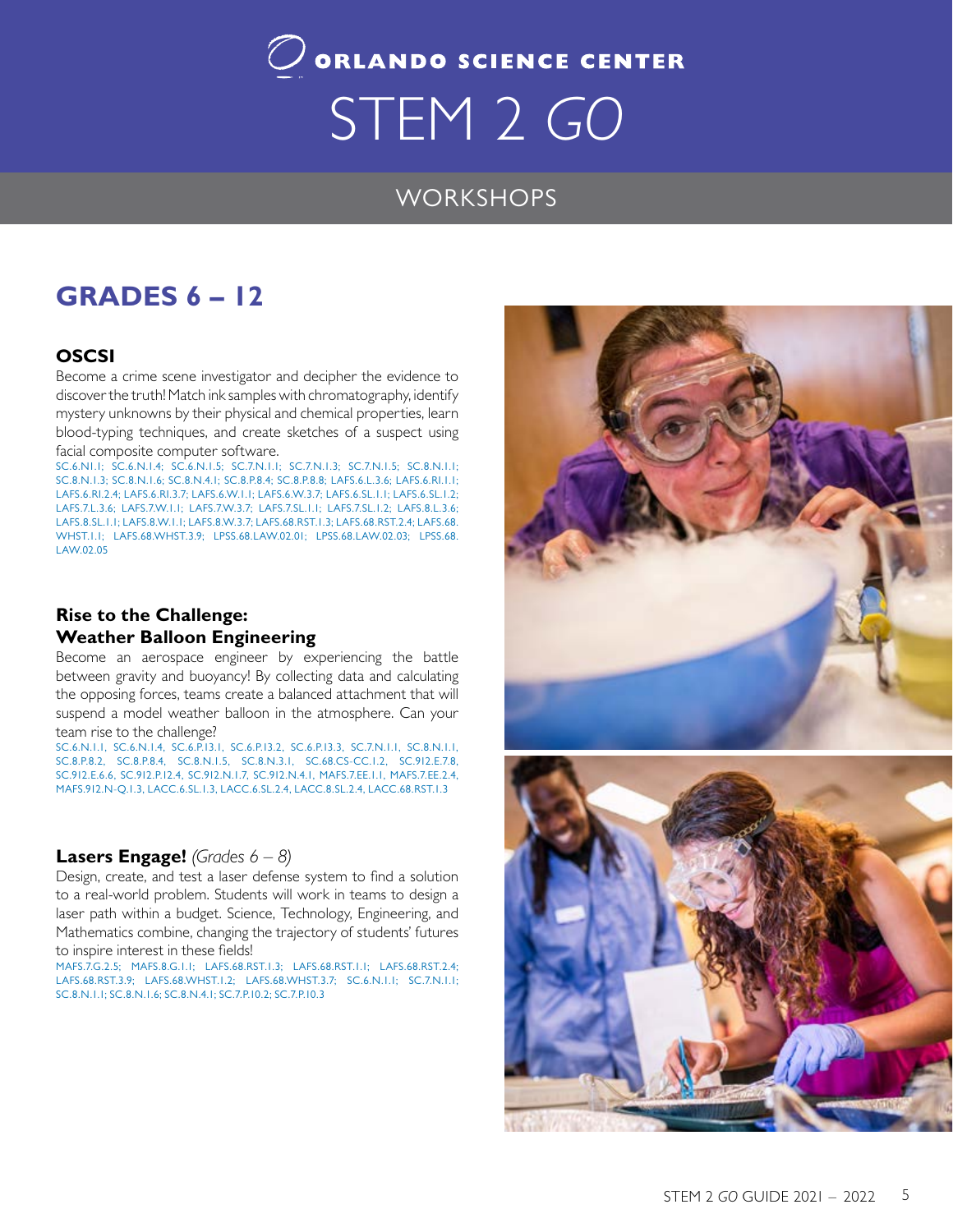## $\mathcal{O}$  orlando science center STEM 2 *GO*

## DESTINATION STEM WORKSHOPS

## **GRADES 6 – 8**

These workshops are designed to be booked either individually or as a series. Please call for availability. *Limit of 30 students per workshop.*

## **90-MINUTE WORKSHOP PRICING**

| Individual workshop  \$450            |  |
|---------------------------------------|--|
| <b>Series of 4</b> workshops  \$1,680 |  |

## **DESTINATION STEM**

Destination STEM is a series of 90-minute hands-on workshops that introduce STEM disciplines and career paths, focusing on Engineering and Modeling/Simulation. Choose from these distinct 90-minute afterschool workshops:

## **TOPIC OPTIONS**

## **Modeling & Simulation:** *3D Printing*

Explore the basics of how computer models can be turned into real, tangible objects with a 3D Printer! Discover how scientists, engineers, and even doctors are using 3D printers in their fields.

### **Modeling & Simulation:** *Roller Coasters*

Investigate energy transformations and discover careers in modeling and simulation while designing a fun and safe roller coaster.

## **Engineering:** *Bridges*

Use the engineering design process to build a bridge that meets size specifications and holds weight. Will your bridge hold up under pressure?

## **Engineering:** *Egg Drop*

Scientists and engineers designed the Mars Rover to fall from the planet's orbit safely to its surface. Can you design and build a protection device for an egg that will survive a 10ft drop?

### **Medical Simulation:** *Dissection*

Participate in a sheep heart dissection and substance testing on blackworms. Discuss the benefits and limitations of simulators.

## **Photonics & Optics:** *Lasers*

Design and build a laser path that hits two designated targets, incorporates a combination of mirrors and prisms, and creates the shortest path possible.

### **Robotics:** *Programming*

Using VEX®IQ robots, work in teams to explore the basics of programming to solve real world problems by program a robotic are to safely dispose of bio hazardous materials.

## **Engineering:** *Rise to the Challenge*

Explore the forces of buoyancy and gravity and complete and engineering challenge to design a counterweight that will allow the balloon to hover midway between the floor and ceiling.

## **Computer Science:** *Drone Zone*

Explore the forces of flight while working in teams to program a drone to perform a search and rescue in our mobile drone cage. Hone your skills as a drone pilot as you take to the skies!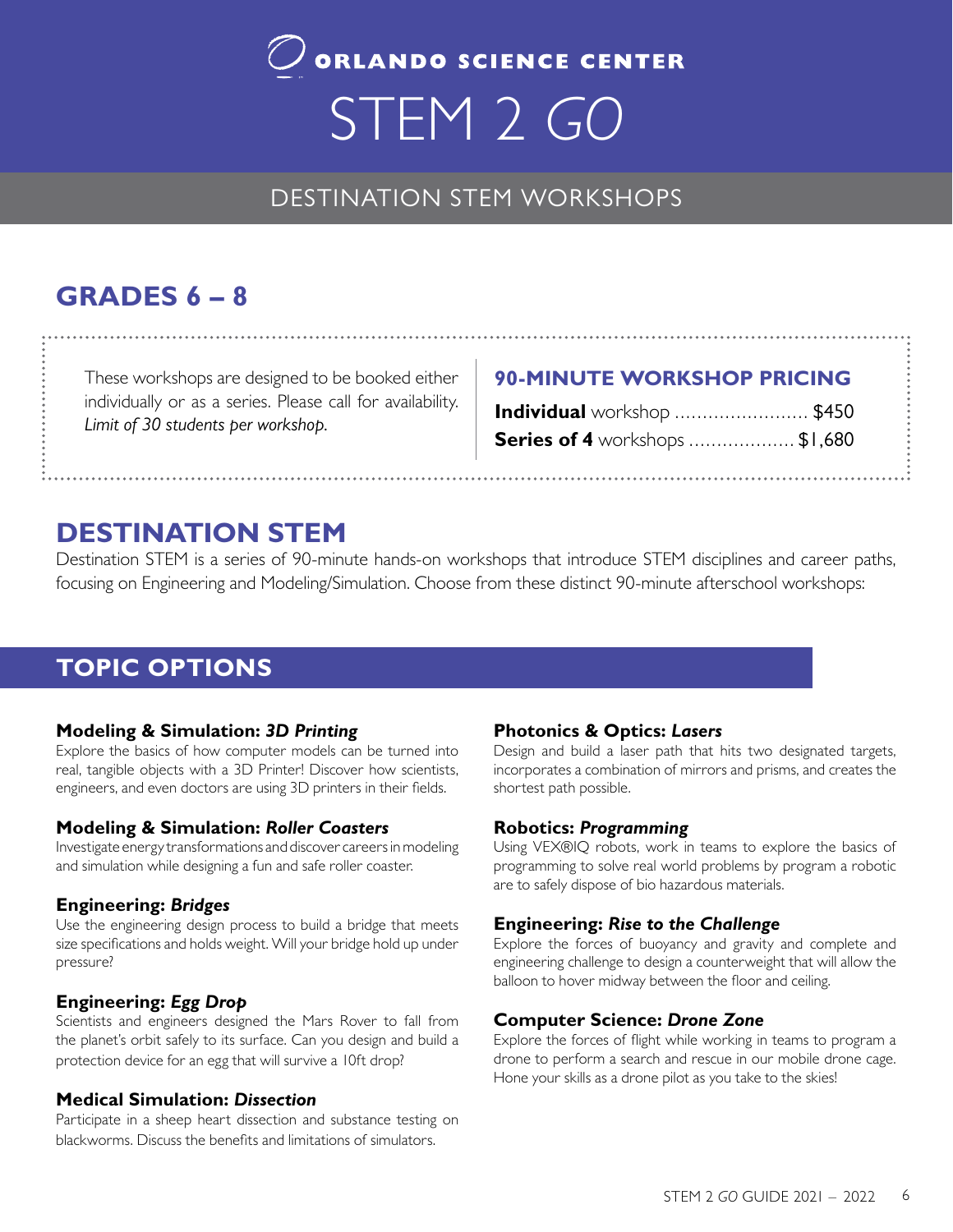## $\bigcirc$  orlando science center STEM 2 *GO*

## FAMILY SCIENCE NIGHT

*Get the entire family involved during a fun, educational hands-on science program!* Family Science Nights engage students, families, and teachers in the process of scientific inquiry through hands-on activity based stations. This unique program is ideal for family nights, PTA programs, fundraisers, or community events.

## **FAMILY SCIENCE NIGHT** *Up to 300 participants*

- Primary programs include 90 minutes of hands-on science activities
- Secondary programs include 2 hours of hands-on science activities
- Supplies for 15 interactive stations
- Two trained OSC Educators to facilitate your event
- Cooperative learning opportunities among students, parents, and teachers
- Materials aligned to Florida State Standards
- Set-up and break-down assistance in your cafeteria, auditorium, or other large room
- Passport worksheets to encourage student participation
- Family-take home activities available at osc.org/educators
- A raffle prize of 4 Orlando Science Center General Admission tickets to one lucky participant! *(Passports used as drawing entries)*

## **TOPIC OPTIONS**

## **PRIMARY**

#### *(Pre-K – Grade 5)* \$500

#### **Hands-On Science**

*(Pre-K)*

- Invisible Ink
- Energized!
- Dropsondes
- Be an Engineer
- Ozobot City

#### **Engineering**

- Sail Cars
- Skyscrapers
- Roller Coaster Physics
- Think for a Robot
- Bernoulli's Jets

#### **Gross-Out**

- Squiddin' Around
- Amazing Arachnids
- Scabs
- Poppin' Pustules
- The Xcrement Files

#### **Bio-Adventures**

- Heart Highways
- Bad to the Bone
- Plants Up Close
- Colorful Chlorophyll
- 
- Mealworms

#### **Earth/Space**

- Planets
- Rockets
- 3D Constellations
- Martian Soil

#### **STEM**

- 5 Math Stations
- 5 Engineering Stations
- 5 Science Stations
- of your choice: Physical
- Science, Bio-Adventures,
- Gross-Out, or Earth/Space

### **Physical Science**

- Energy Stick
- Musical Bottles
- Lasers
- POP Rockets
- Rust

## **SECONDARY** *(Grades 6 – 12)* \$625

## **Engineering**

- Programming with Makey Makey
- Coding with Ozobots
- Building Bridges
- Solar Powered Rides

#### **Sci-Fi: Science in Films**

- Electrifying Lightning
- Pyrotechnics
- Cymatics Soundtrack
- Wicked Weather

## **NEW! – VIRTUAL FAMILY SCIENCE NIGHTS**

- Can accommodate entire school in one event
- Lasts 1 hour
- Can be used on Zoom, Teams, and Webex platforms
- Comes with optional extension activity
- Program includes a complimentary Tech Check, PDF materials list, a series of exciting science demos, and a guided 30-minute activity
- Topic Options: Bridges and KaBOOM!
- STEM 2 GOOD • \$300 per school/organization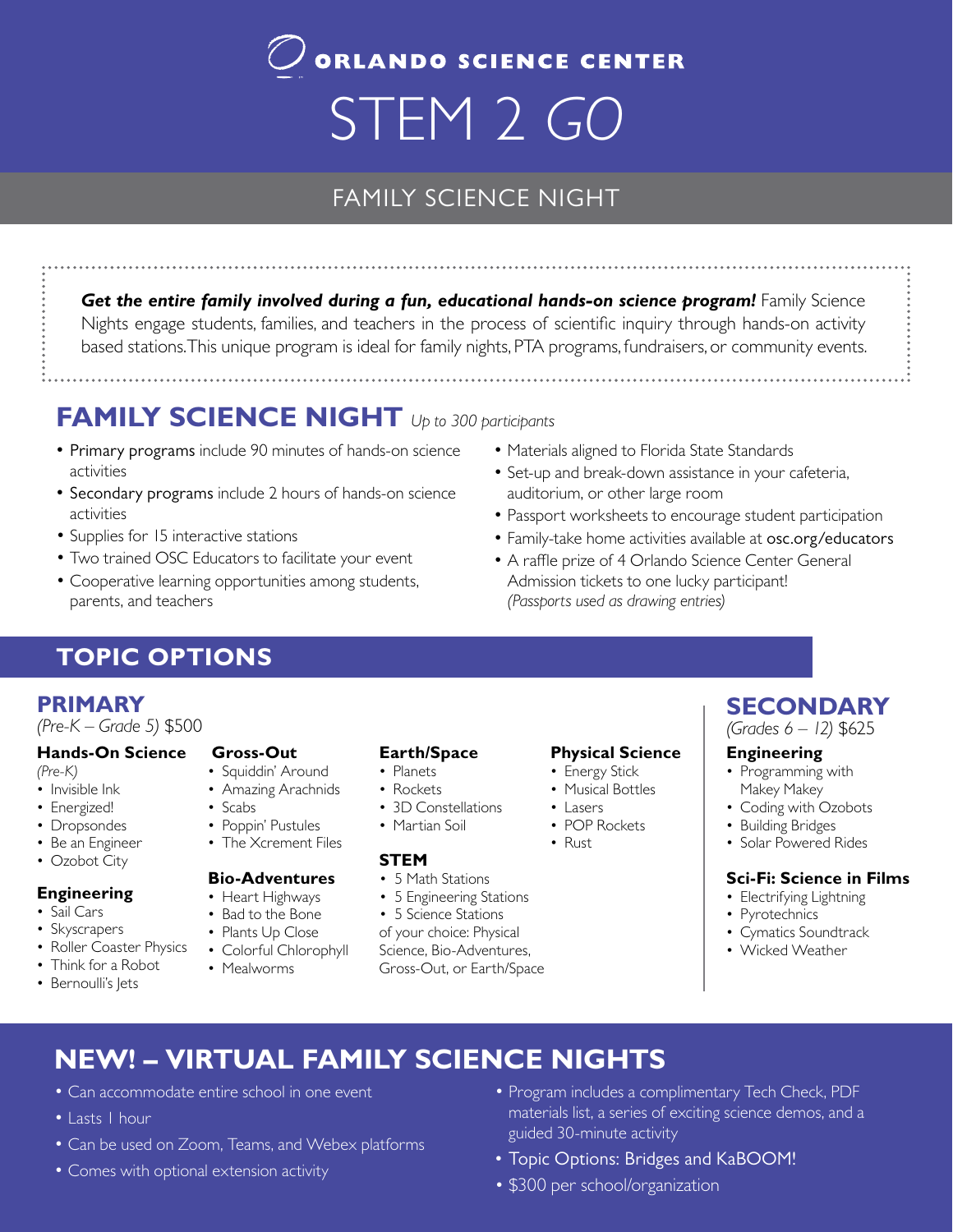## $\mathcal Q$  orlando science center STEM 2 *GO*

## LIVE SHOWS & SPECIAL OFFERINGS LIVE SHOWS & SPECIAL OFFERINGS

**WE BRING THE SCIENCE CENTER TO YOU!** Prices of programs vary; please see listings for individual show costs. *Prices do not include charge for applicable mileage to event.*



## **KABOOM!** *(Grades K – 8)*

A show guaranteed to be a blast! The KaBOOM! show is all about the states of matter and physical and chemical change. This informative and exciting presentation shows children different states of matter and demonstrates the changes they can undergo. This show can be chosen as a single program or added as an upgrade to other programs.

### **Live Show**

30 minutes *(max 5 shows)*  \$215 for one show \$375 for two shows \$100 for each additional show

### **Enhance Your Program**

Add a KaBOOM! show*,* 30 minutes *(Family Science Nights & Workshops only)* \$150 for one show \$100 add 5 stations \$75 add extra staff



## **MOBILE PLANETARIUM\*** *(Grades K – 8)*

We will bring the Universe to your school with Orlando Science Center's Mobile Planetarium! Our Educators will bring the portable, inflatable dome to your location and use the digital projection system to take your students and guests on an immersive tour through space and time to view stars, constellations, planets, galaxies, and more! \**Face coverings required inside the Mobile Planetarium.*

#### **Classroom Presentation**

30 minutes *(minimum 2 sessions, max 6 sessions)* \$350 for first two sessions

\$100 for each additional session

#### **Event Booking** By the hour

*(max 4 hours)* \$300 for first hour \$150 for each additional hour



## **DRONE ZONE** *(Grades K – 8)*

Students will explore drone technology while they try to master flying these amazing machines in a drone cage! They will work together in groups and test their flight skills by flying their drones through a series of obstacles set-up in our mobile flight cage.

#### **Interactive Experience**

30 minutes *(minimum 2 sessions, max 6 sessions)* \$350 for first two sessions \$100 for each additional session

### **Event Booking**

By the hour *(max 4 hours)* \$300 for first hour \$150 for each additional hour